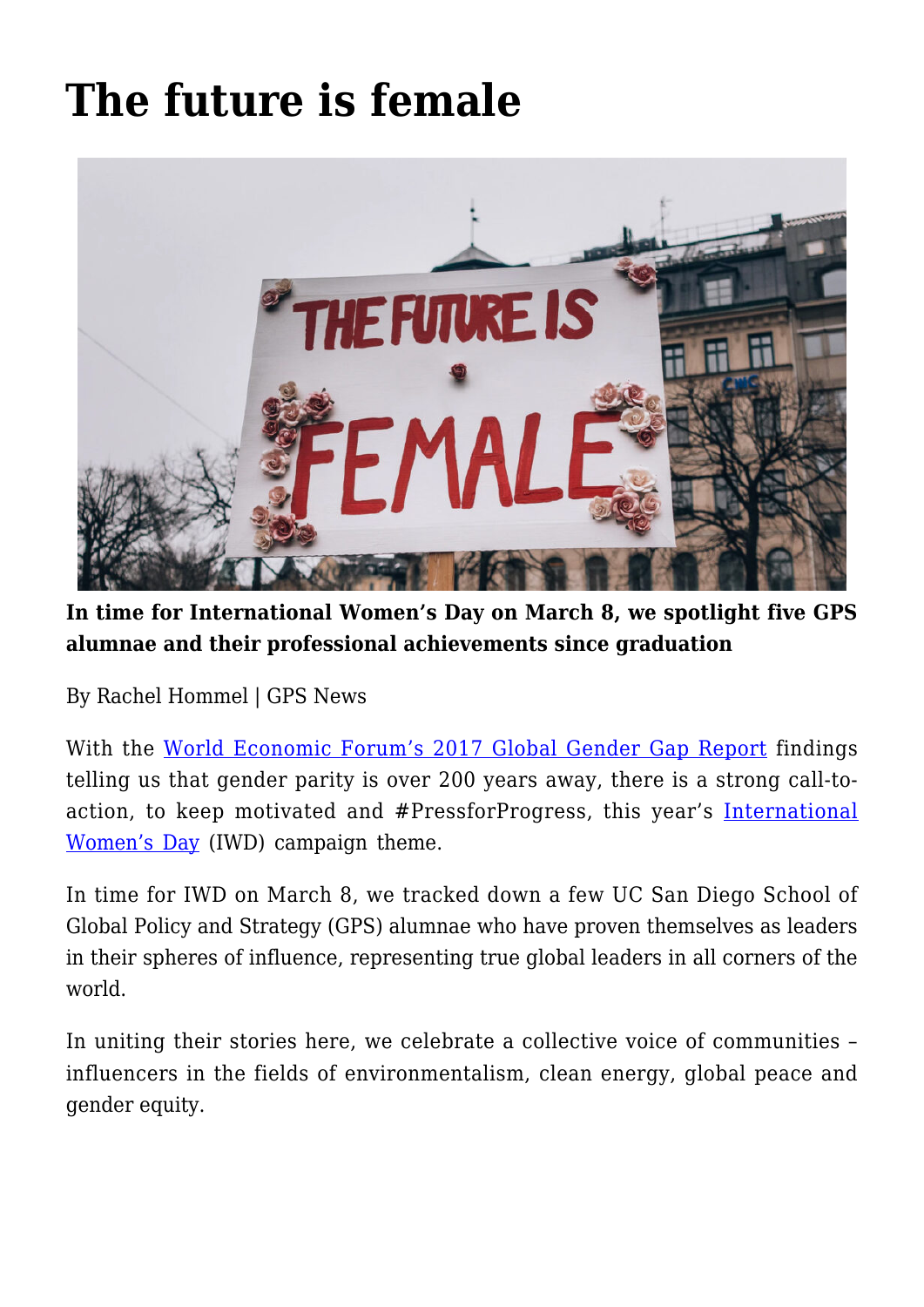

## **Annie Schowalter O'Connor, MPIA '10**

**She works as…** a management consultant and advises companies on how to improve business performance through investment in gender equity.

**The best part of her day is…** tending her community garden plot and using what she grows to make dinner with her husband.

**Advice every GPS student should know is…** mastering the "soft skills" is what makes your hard-won expertise actionable.

O'Connor exudes excitement when she talks about the impact of GPS on her career and her current work alongside fellow alumnae Kimberly Ascoli Almeida '09 of the Levi Strauss Foundation, and Tamar Benzaken Koosed '09 and Carlued Leon '09 of MANAUS.

"We are using nearly every tool GPS gave us," said O'Conner. "The team is working to develop, implement, and measure [strategies to improve gender](http://levistrauss.com/wp-content/uploads/2015/03/IMPROVING-BUSINESS-PERFORMANCE-THROUGH-GENDER-EQUALITY_OCT-2017_FINAL.pdf) [equality](http://levistrauss.com/wp-content/uploads/2015/03/IMPROVING-BUSINESS-PERFORMANCE-THROUGH-GENDER-EQUALITY_OCT-2017_FINAL.pdf) in the apparel supply chain."

While at GPS, Almeida and O'Connor were members of the Baja Project and spent many hours driving between San Diego and Mexico.

"We used to talk about jobs where we could achieve social impact through business. It took a few years for us to rejoin forces after graduation, but here we are doing what we dreamed about," said O'Connor.

Women's empowerment, and how to include men in that process, has always been an interest area for O'Connor. Through her work as a senior consult with ICRW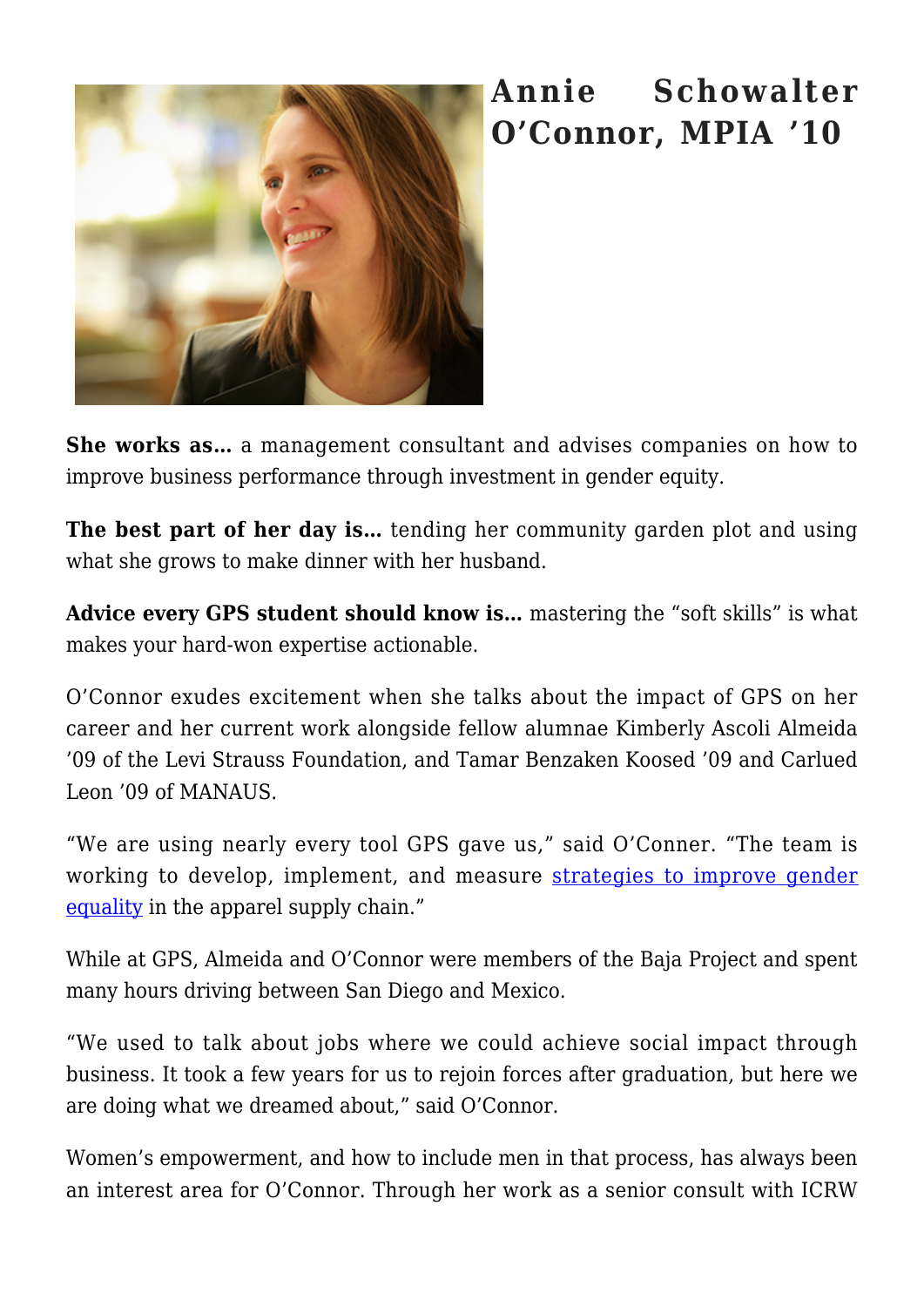Advisors, she is also helping to build the evidence base and support companies to advance gender equity as the next frontier of sustainable business.

O'Connor explained that from the Sustainable Development Goals to the Time's Up movement, we are finally seeing gender equity become more material to businesses. Looking ahead, she is also setting her sights on Artificial Intelligence (AI) to help accomplish these goals.

"The GPS curriculum was challenging at times, but I was fortunate to have a really collaborative cohort. We matched our strengths and all made it through," said O'Conner. "It also helped me to focus on how grateful I was to be there – the pressure is a privilege. That's still true."



## **Carolyn Kenney, MPIA '14**

**She works as***…* program officer for the Women Empowered Initiative at Project Concern International (PCI) in San Diego, Calif.

**The best part of her day is...** working to make the world a better place with like-minded colleagues who have become good friends.

**Advice every GPS student should know is***…* you will be most successful in your job search through referrals and recommendations by people in your network. They can provide a recruiter with much more personal information about how you might fit into the company culture. That's what worked for me! Your network is your personal character witness in an age of high job competition.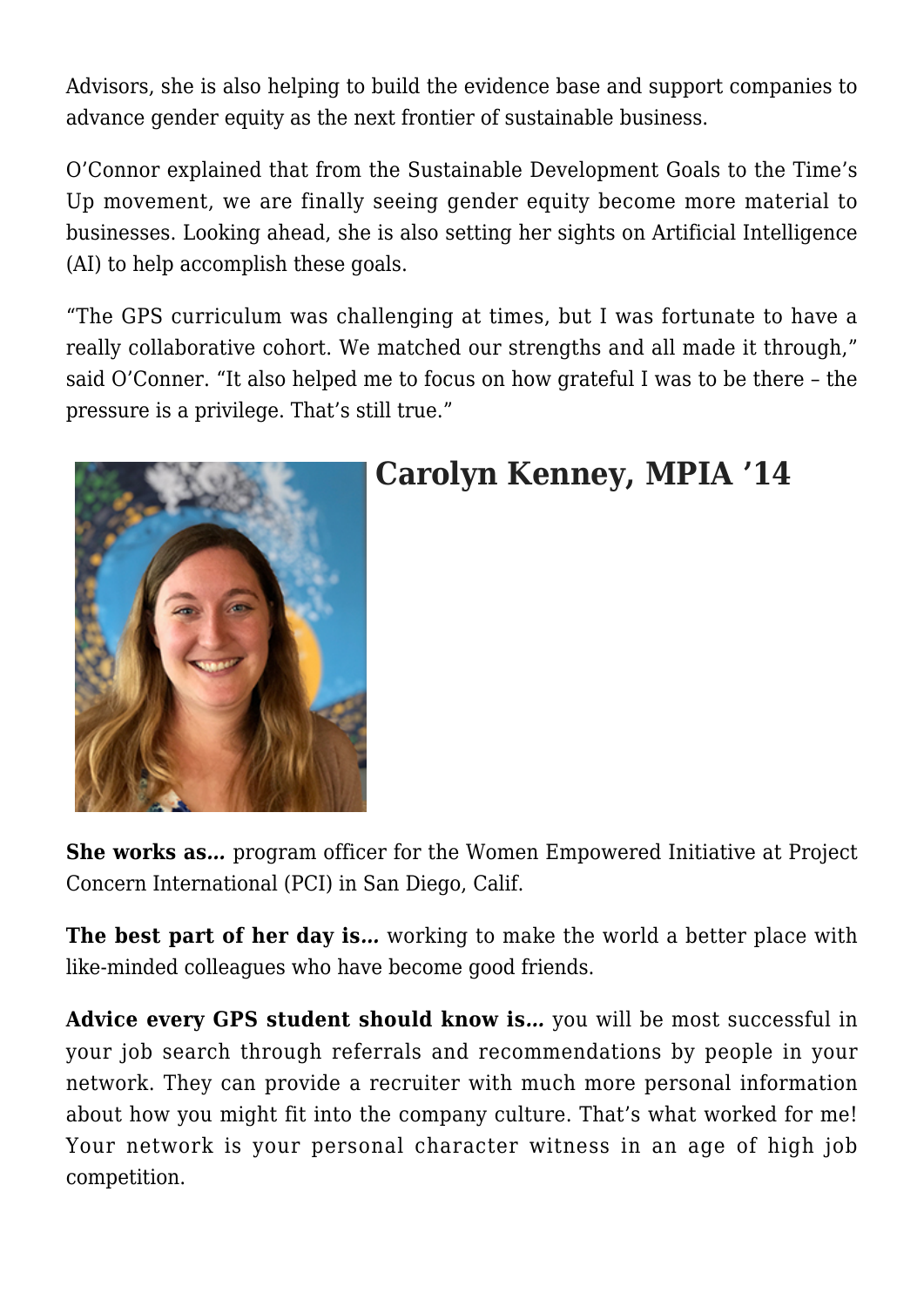After traveling to Nicaragua with her family at the age of eleven, she knew her passion would be working to reduce or eliminate extreme poverty around the world.

In her current PCI role, the initiative has reached more than 500,000 members across 13 countries, all in the name of women's social and economic empowerment – including building skills and capacities, self-esteem, and promoting collective action and community organizing.

"It became clear that [PCI's](https://www.pciglobal.org/) development philosophy matched mine; a sustainable, positive impact comes through working with communities to identify their needs and building their capacity to take action and make changes for the better," said Kenney.

With more than 15 active projects across 10 countries ranging in size from 180 members to over 30,000 members, Kenney thanks GPS for teaching her fundamental lessons in perseverance and remaining calm under pressure.

"The general nature of the degree, the statistics experience and soft skills and the connections I made at GPS built the foundation to my success in this current role," said Kenney.



## **Calla Allison, MPIA '00**

**She works as***…* director of the Marine Protected Area Collaborative Network, covering the coastline of California.

**The best part of her day is…** knowing that what she is doing is making a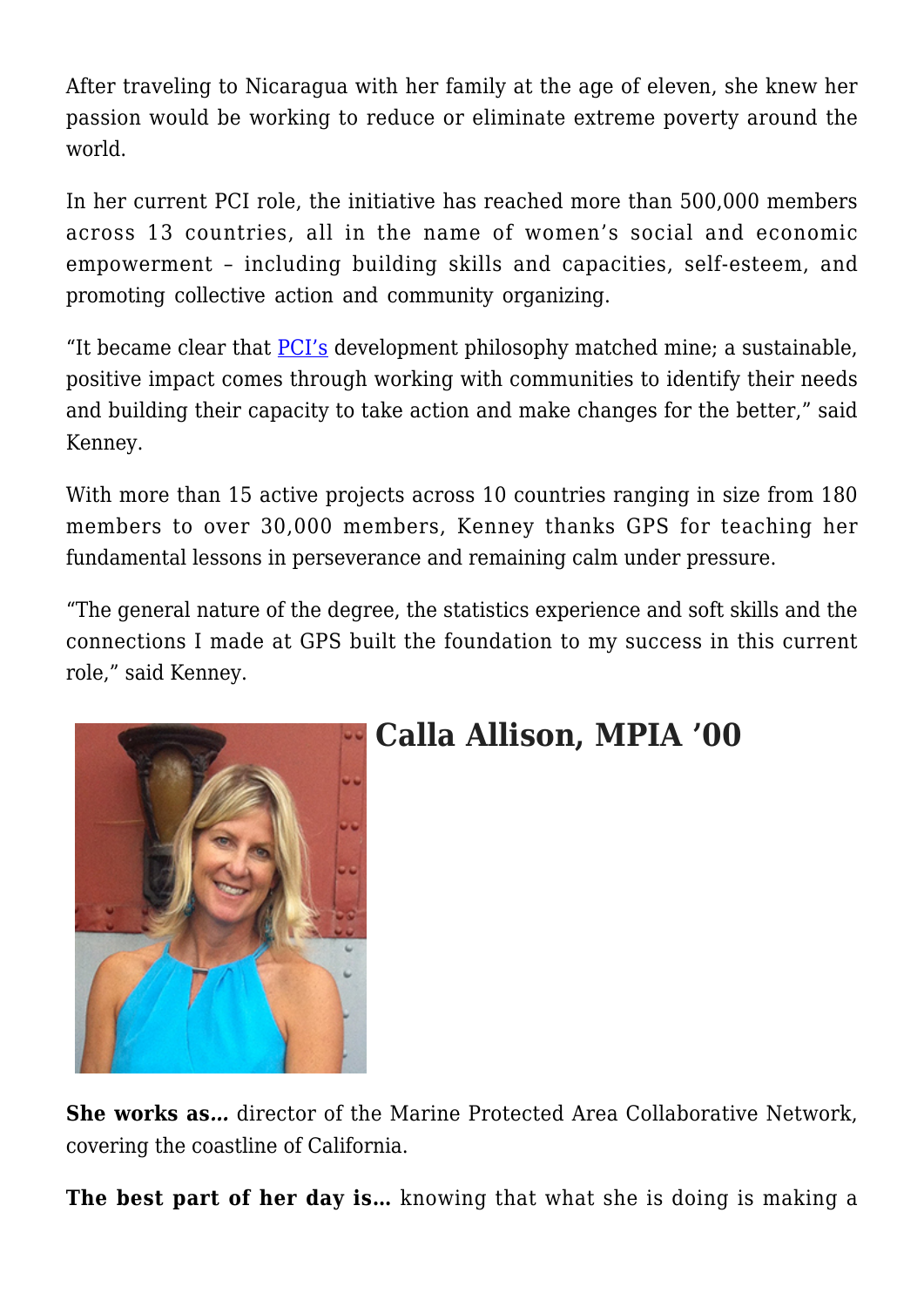positive difference and sharing her love for the ocean with her son.

**Advice every GPS student should know***…* follow your passions or at least be aware that your passions may follow you. Acknowledge and breath air into what makes you happy and proud, rather than spending time and energy fitting into someone else's mold.

Having worked as an ocean lifeguard and for a wetsuit company in New Zealand, Allison was eager to dive into international business when she entered GPS in fall 1998.

"I quickly realized that I was better at policy than business, although my interest in the ocean never wavered," laughs Allison.

Frustrated by the top-down model of resource management, Allison helped create a model that fostered locally driven stewardship and empowered communities to feed, meet, adapt and implement government driven policy where it mattered most.

"I wanted a model on the ground and in people's backyards. We needed solutions that worked for both the ocean and the critters that lived there as well as the local communities striving to have a voice in the management of their natural resources," said Allison.

Starting in 2006, Allison got the opportunity to work locally on resource management for the City of Laguna Beach and helped to build a powerful and diverse collaborative in Orange County.

Fast forward to 2018 and the network has expanded to 14 coastal collaboratives, collectively managing all 124 of California's marine protected areas. This [MPA](http://www.mpacollaborative.org/) [Collaborative Network,](http://www.mpacollaborative.org/) comprised of over 600 members representing 385 organizations, brings in an estimated \$15 million of in-kind contributions to MPA management annually.

"This takes marine resource conservation beyond just a policy and into a reality. I think being surrounded by such intelligent and capable people from all kinds of backgrounds at GPS made me realize my greatest value may lie in supporting the value of others," said Allison.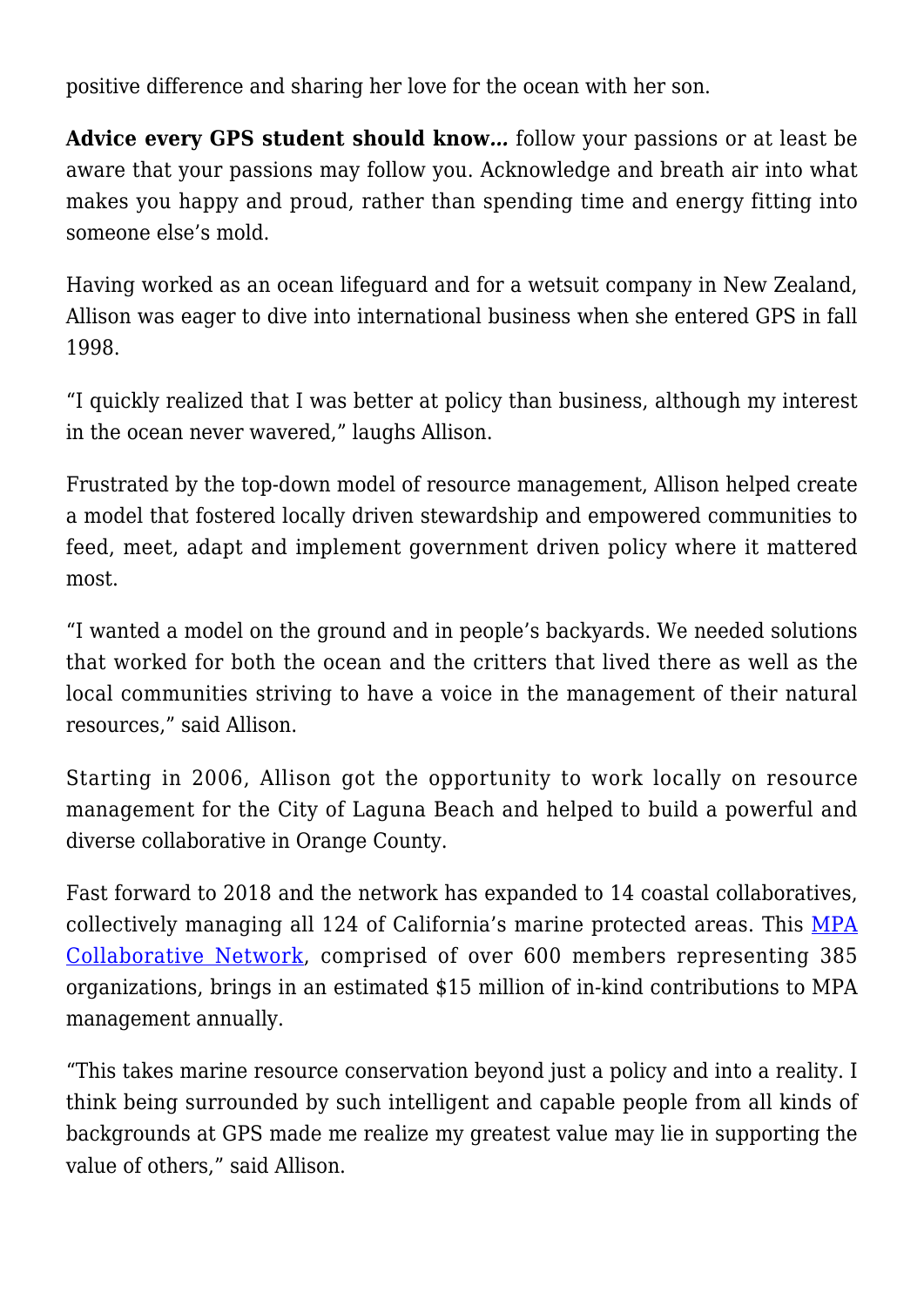

**Heather Shepard, MPIA '95 and Elena Foukes Lucas, MPIA '12**

**They work as…** chief associates in Treviso Partners as of Spring 2017.

**The best part of Shepard's day is…** having the time to learn – read a report, attend an event or listen in on webinar or ask questions from someone in my network.

**The best part of Lucas' day is…** working with people I like and with people who are changing the world for the better.

**Shepard's advice to every GPS student is...** that it's about "who you know" and also "how you know" them. Staying connected to people you have worked with, even if just on a small project, is so critical. These are the people who know what you bring to the table, can speak to your skills and can help you way more than a superficial LinkedIn connection. Taking the time to keep those "deeper" relationships active is really important. GPS is a great opportunity to showcase what kind of collaborator you are and start building a network you can tap into throughout your career.

**Lucas's advice to every GPS student is…** take innovation classes in the engineering department. It gives you a perspective from outside the GPS universe.

Sometimes it's just better to work with friends. [Treviso Partners](http://www.trevisopartners.com/) is a 100% women-owned and managed business services firm, with two of their five clients led by women in the sectors of clean tech, sustainability and social impact.

"We are also committed to helping diversify the world of tech. There is a lot of